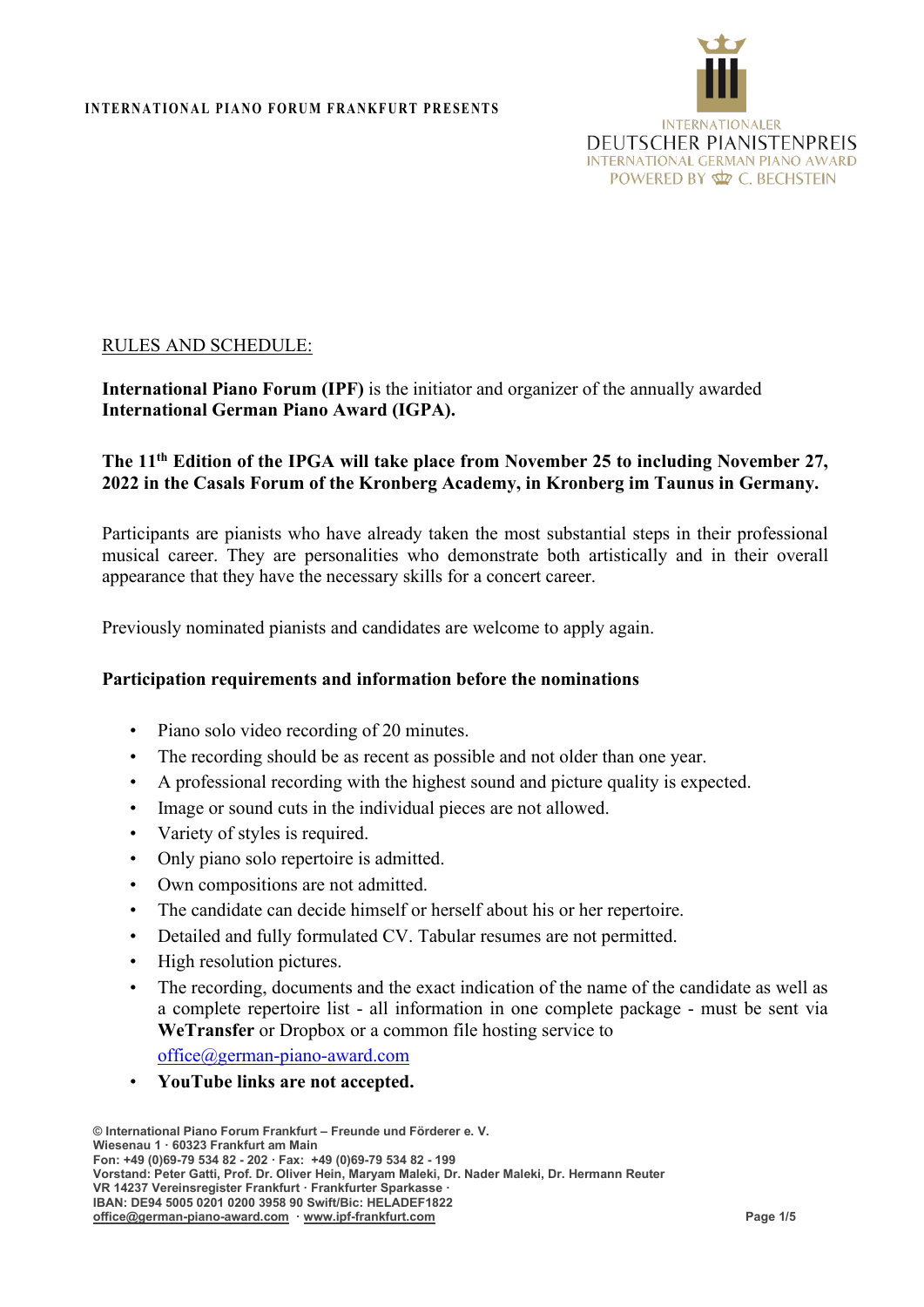

- **Application deadline is October 3, 2022**
- **Announcement of nominations at the latest on November 3, 2022**

### **Schedule after the nominations**

### **Friday, November 25**

- **•** Arrival of all nominees and jury members.
- **•** Welcoming reception and drawing of lots for the order of performances.

### **Saturday, November 26 | First Round (Morning Session)**

- **•** The **6 nominees** perform a **30-minute solo recital in the first Round with a free choice of repertoire each**. The first performance will take place at 9.30 am.
- **•** The Laureate Jury is present among the audience. The **first voting of the Laureate Jury** will take place immediately after all performances.
- **• 4 pianists** will be admitted for the **Second Round**.
- **• Repertoire:** A variety of styles is desired. Only Piano Solo repertoire is admitted.
- **•** The selection of the repertoire is at the artist's decision. Own compositions are not admitted.
- **•** All concerts are open to the public.
- **•** The decision of the Laureate Jury is final and cannot be appealed.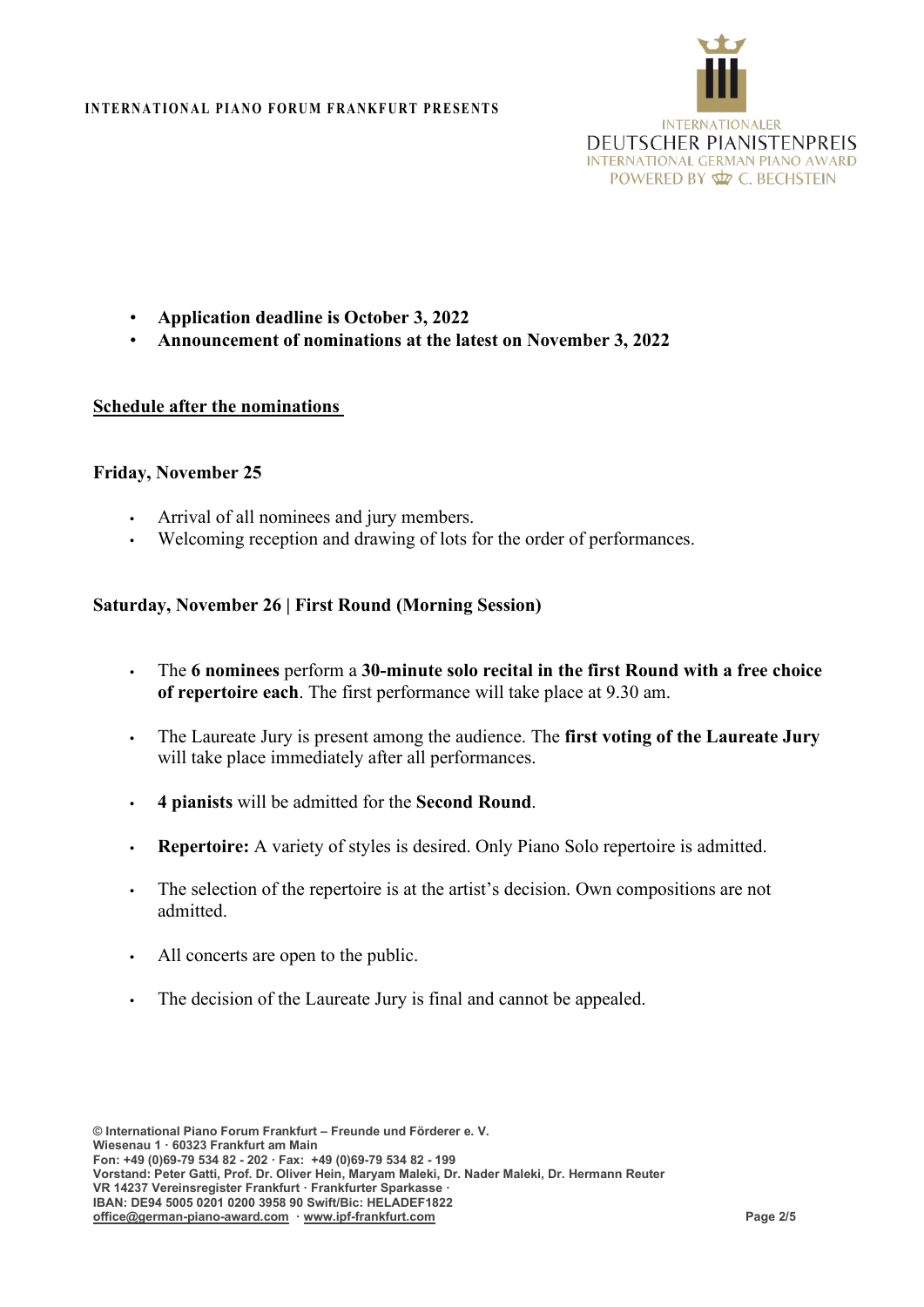

## **Saturday, November 26 | Second Round (Afternoon Session)**

**•** The **4 pianists** perform a **30-minute solo recital in the second round with a free choice of repertoire each**. It is **not permitted to repeat** any of the pieces performed in the first round.

The Laureate Jury is present among the audience. The **second voting of the Laureate Jury** will take place immediately **after the performances.**

**2 pianists** will be admitted for the **Third Round**.

**Repertoire**: A variety of styles is desired. Piano Solo repertoire is only admitted. The selection of the repertoire is at the artist's decision. Own compositions are not admitted.

**•** The decision of the Laureate Jury is final and cannot be appealed.

## **Sunday, November 27 | Third Round (Morning Session)**

**•** The **2 finalists** perform a **45-minute solo recital** with a **free choice of repertoire each**  from 10.00 am. It **is not permitted to repeat** any of the pieces performed in the First and the Second Round.

The Laureate Jury is present in the audience. The **third voting of the Laureate Jury** will take place immediately **after the performances.**

**Repertoire:** A variety of styles is desired. Piano Solo repertoire is only admitted. The selection of the repertoire is at the artist's decision. Own compositions are not admitted.

**© International Piano Forum Frankfurt – Freunde und Förderer e. V. Wiesenau 1 · 60323 Frankfurt am Main Fon: +49 (0)69-79 534 82 - 202 · Fax: +49 (0)69-79 534 82 - 199 Vorstand: Peter Gatti, Prof. Dr. Oliver Hein, Maryam Maleki, Dr. Nader Maleki, Dr. Hermann Reuter VR 14237 Vereinsregister Frankfurt · Frankfurter Sparkasse · IBAN: DE94 5005 0201 0200 3958 90 Swift/Bic: HELADEF1822 [office@german-piano-award.com](mailto:info@ipf-frankfurt.com) · [www.ipf-frankfurt.com](http://www.ipf-frankfurt.com/) Page 3/5**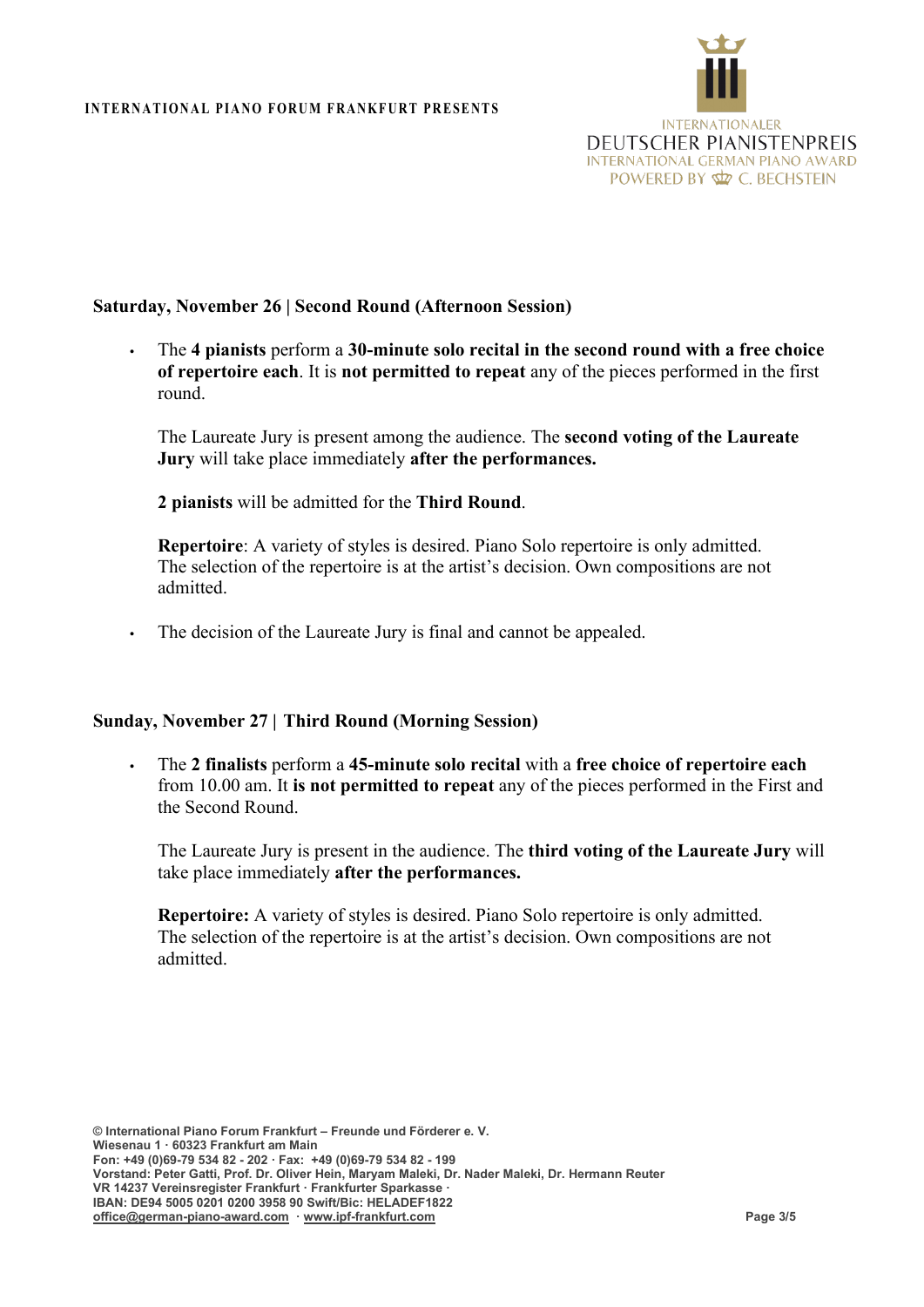

# **Sunday, November 27 | Grand-Prix Concert (Evening Session)**

### **The 2 finalists must have the following piano concertos in their program:**

- Frédéric Chopin Piano Concerto No. 1 in e minor, Op. 11
- Ludwig van Beethoven Piano Concerto No. 5 (Emperor Concerto) in E Flat Major, Op. 73
- **•** The decision who will perform which piano concerto will be made by consensus agreement between the two finalists or by drawing lots.
- **•** The Laureate Jury is present in the audience. The **fourth and last voting of the Laureate Jury** will take place immediately **after the performances.**
- **•** Rehearsal: Sunday, November 27 after the performances of the 2 Finalists.
- **•** The Grand-Prix Final concerts starts officially at 6.30 pm, followed by the announcement of the winner.

### **Important note: Audience Award 2022**

The audience Prize will additionally be awarded on November 27 by the audience in the concert hall and in livestream.

### **Monday, November 28**

Departure of all participants – End of the IGPA 2022.

**© International Piano Forum Frankfurt – Freunde und Förderer e. V. Wiesenau 1 · 60323 Frankfurt am Main Fon: +49 (0)69-79 534 82 - 202 · Fax: +49 (0)69-79 534 82 - 199 Vorstand: Peter Gatti, Prof. Dr. Oliver Hein, Maryam Maleki, Dr. Nader Maleki, Dr. Hermann Reuter VR 14237 Vereinsregister Frankfurt · Frankfurter Sparkasse · IBAN: DE94 5005 0201 0200 3958 90 Swift/Bic: HELADEF1822 [office@german-piano-award.com](mailto:info@ipf-frankfurt.com) · [www.ipf-frankfurt.com](http://www.ipf-frankfurt.com/) Page 4/5**